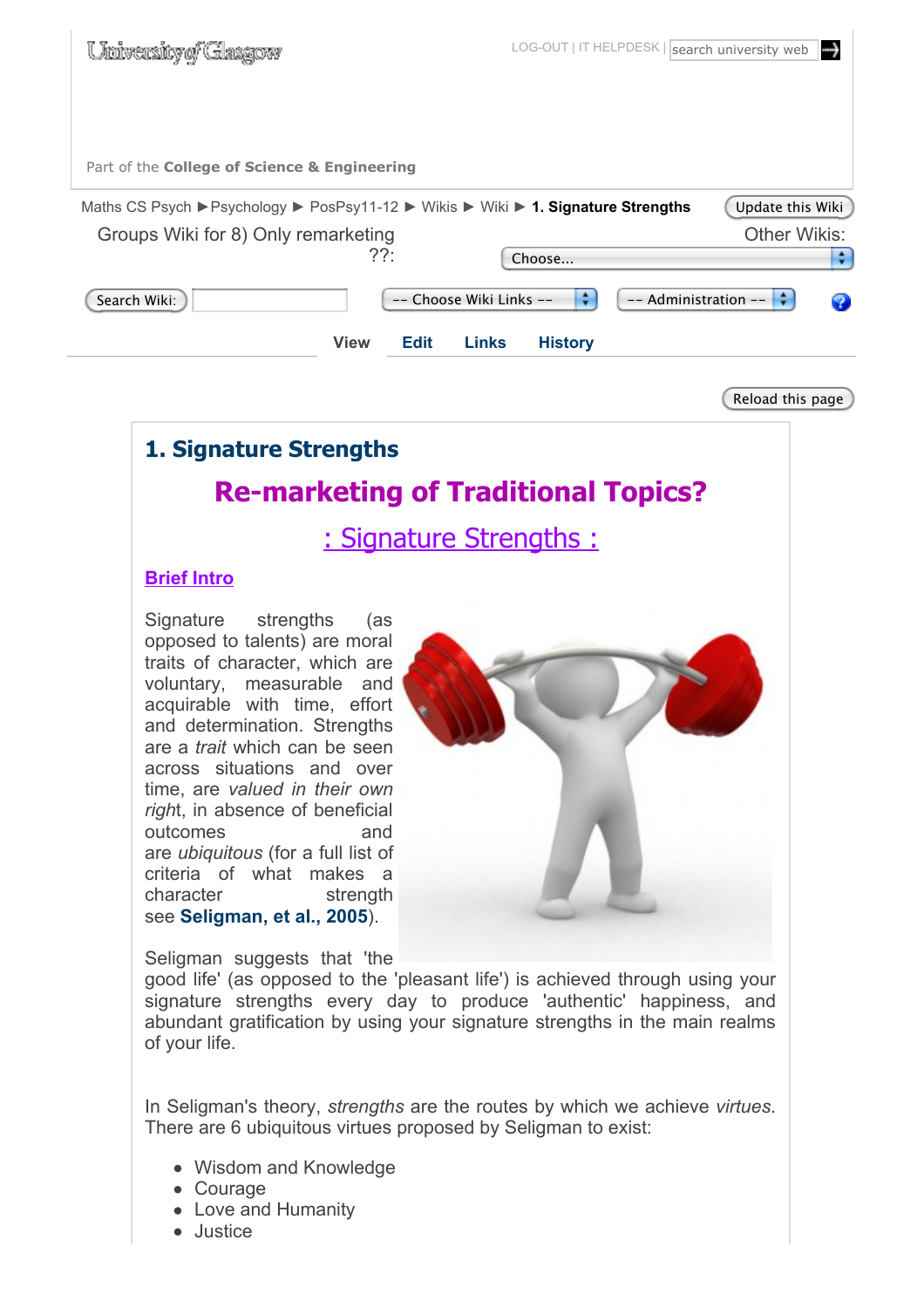- Temperance
- Spirituality and Transcendence

Each of these virtues can be achieved and exhibited through different strengths of character, of which Seligman suggests there are 24. The classification of character strengths are virtues is to positive psychology, as the DSM is to mental health diagnosis.

#### **History / Traditional Topic**



The virtues suggested by Seligman were compiled from across philosophical and religious texts including Plato, Aquinas, the Old Testament, the Koran, Buddha and Benjamin Franklin, from across 3,000 years, each with their own

cultural and historical traditions reflecting the zeitgeist of the time, but which Seligman believes to be ubiquitous.

Thus, these virtues are not new, and have existed throughout time in different forms. In this sense, the 'signature strengths' proposed by PP is a re-labeling of universal strengths which have been involved in philosophical, religious and academic controversies over how to live ones life for thousands of years (see **Schwartz & Sharpe., 2006** for a debate between Seligman's character strengths and Aristotle's idea - practical wisdom)

Strengths on the other hand are supported through institutions, rituals, role models, parables, maxims and children's stories (for a full explanation see Seligman's 'Authentic Happiness' 2007 edition; pg. 138-139). Thus, religious, educational and cultural mechanisms (to name a few) do exist to this day that promote the aquisition of strengths. Positive psychology thus can be seen as a re-marketing of promotion of these strengths for an adult audience.

Using ones strengths to achieve happiness is not a new idea unique to positive psychology. Self-help books are full of ideas of recognizing and utilizing ones own strengths. It has been suggested that by using affirmations (positive declaration of stating something is true - "I am brave" we can succeed in anything, including those ideals suggested by Seligman's Character Strengths. Indeed, Seligman himself has suggested that practitioners already attempt to amplify the strengths of their clients, rather than repairing their weaknesses **(Linley, et al., 2010)**.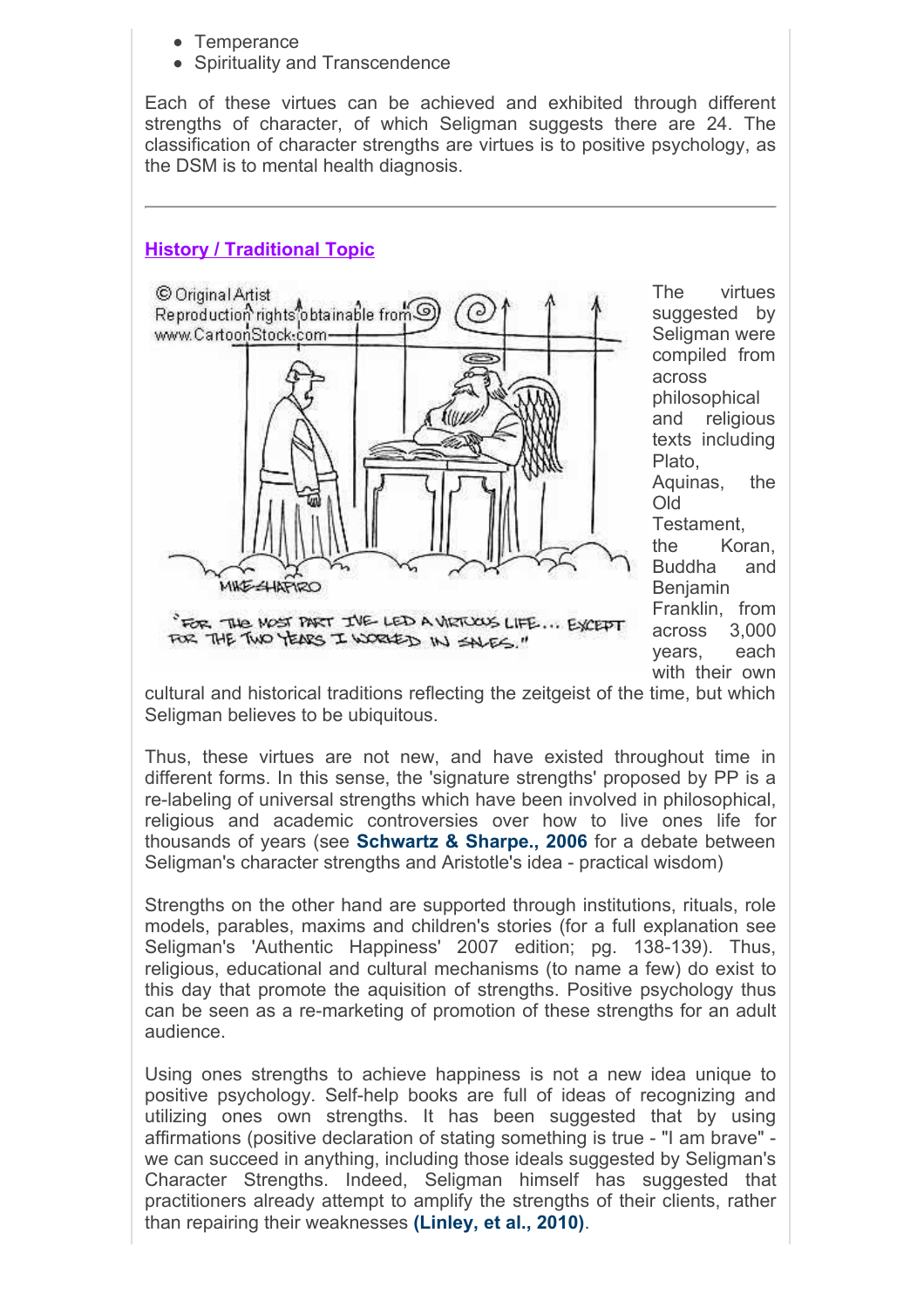Within psychology, the idea of human strengths is also not new. William James (see the intro for a discussion) was interested in 'human powers', about studying what they were, and about realizing how individuals can access them, and how to determine to which type a particular individual belongs (See **Pawelski 2003**). This reflects a similar sentiment as that suggested by Seligman's concept of signature strengths.

#### **Key Paper**

**Schwartz & Sharpe (2006)** considers the contributions of the positive psychology view on strengths and virtues, with the traditional ideas of Aristotle. A good overview of the historical debate on this topic, how ideas of strengths and virtues have changed with the times, and the potential limitations of the PP view of strengths.

#### **Does PP add Anything New or is it Re-marketing?**

Traditionally research looking into character strengths has examined each strength individually, rather than as a collective entity. PP thus has added to the field on research of strengths as a collective entity that need to be understood in relation to each other, rather than just separately. Indeed,**Linley, et al., (2007)** suggest that mainstream psychology lacks an integrated concept of strengths.



Positive Psychology may also in time be able to add something new be examining why signature strengths work (see **Linley, et al., 2010**). Though this may seem like common sense, positive psychology has proved in other areas that common sense may not always be correct. Does money make you happy? - yes, but only to a point. Common sense should not be taken for granted. The zeitgeist of the time will predict what is seen as common sense (it wasn't always common sense that the world was round) and thus investigating 'common sense' pathways to happiness does have some utility.

However, PP to really add something new to the area must scientifically resolve the debate on whether virtues are good, and whether having too much of certain virtues itself can lead to an un-happy life. The relationship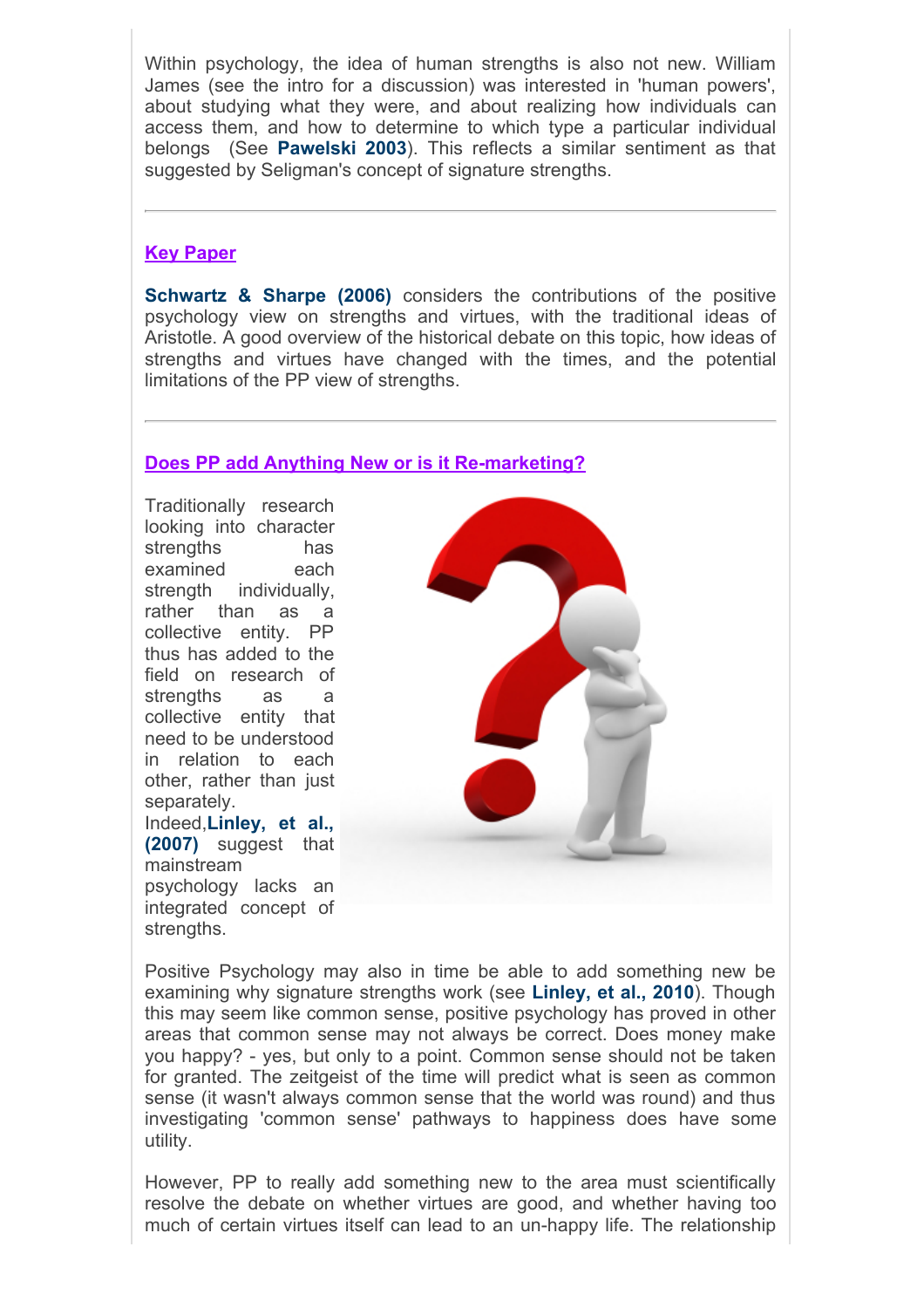between strengths, virtues and happiness may not be as clear as first presumed, and it is in this domain that positive psychology may have something new to add to the field.

**If you were to read 3 papers...**

**Linley, et al., (2007)** discuss the VIA character strengths amongst the UK population. The paper looks at character strengths in relation to positive psychology, and suggests that PP has consolidated strengths as a collaborative entity, rather than singular strengths as in mainstream psychology.

**Linley, et al., (2010)** also looks at signature strengths in the context of positive psychology, focusing on the debate of *how* signature strengths may work. This highlights an area where positive psychology may broaden on the traditional ideas of using strengths, and facilitate in understanding how and why focusing of strengths may help, suggesting understanding strengths through PP may be useful.

**To Head to Another Topic...**

# **1. Signature Strengths**

Click link above for debate on Signature Strengths

# **2. Mindfulness**

Click link above for debate on Mindfulness

## **3. Learned Optimism**

Click link above for debate on Learned Optimism

### **4. Gratitude**

Click link above for debate on Gratitude

## **5. Wiki**

*Click link above to head back to the title page and our general conclusions*

#### **References**

**Linley, et al., (2007). Character Strengths in the United Kingdom: The VIA Inventory of Strengths.** *Personality and Individual Differences,*